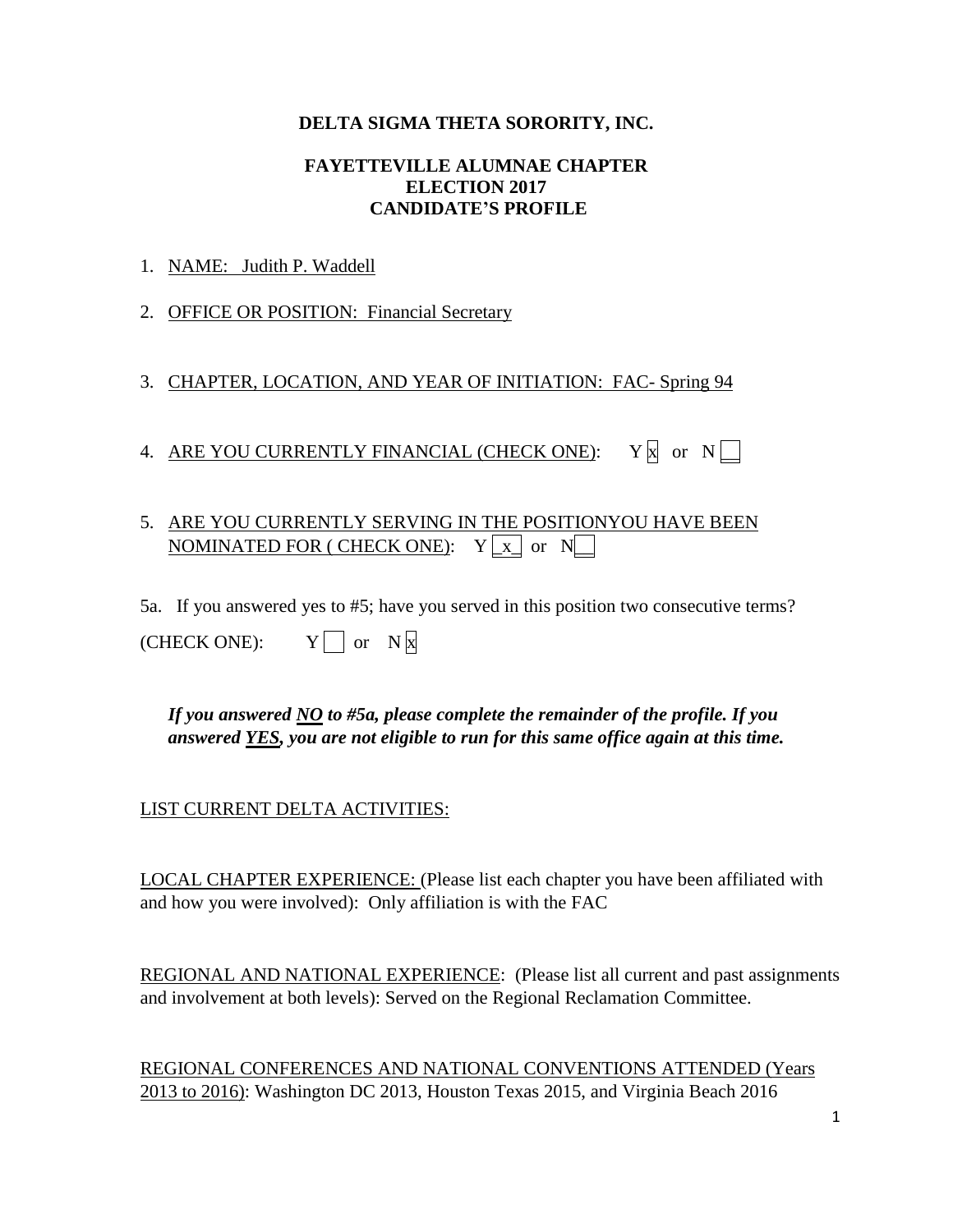COMMUNITY INVOLVEMENT (Past & Present) AND ORGANIZATIONAL AFFILIATIONS: Serve as Chief Judge with the Board of Elections for over twenty years. Serve numerous positions within my church St. Luke AME Church, over twenty years.

ORGANIZATIONS (no more than 4):

POSITION AND /OR RESPONSIBILITY:

STATE YOUR REASON(S) FOR SEEKING THIS SPECIFIC OFFICE: In 250 words or less, cite experiences, either in Delta or in your professional career, that impact directly on the position your are seeking. Include your plan/vision for the Fayetteville Alumnae Chapter in your response. I have served an elected position for the last twenty plus years. ( VP 4 years, President 4 years, Treasurer 4 years, Asst. Financial Secretary 3 ½ years, Currently serving as the chapter Financial Secretary) My plan/vision is to continue to keep the FAC in compliance with Grand Chapter.

| Have you ever been suspended and /or placed on probation? YES $\Box$ or NO $\times$ |  |  |  |  |  |
|-------------------------------------------------------------------------------------|--|--|--|--|--|
|-------------------------------------------------------------------------------------|--|--|--|--|--|

If yes, please list violation, date(s) of suspension or probation and fine levied.

## **NOTE: THE CANDIDATE PROFILE SHEET is considered incomplete if not signed.**

**I have read, understand, and will abide by the guidelines for seeking office in Delta Sigma Theta Sorority, Inc. Fayetteville Alumnae Chapter.**

SIGNATURE OF CANDIDATE: Judith P. Waddell

MEMBER NUMBER: 199575

DATE: April 17, 2017